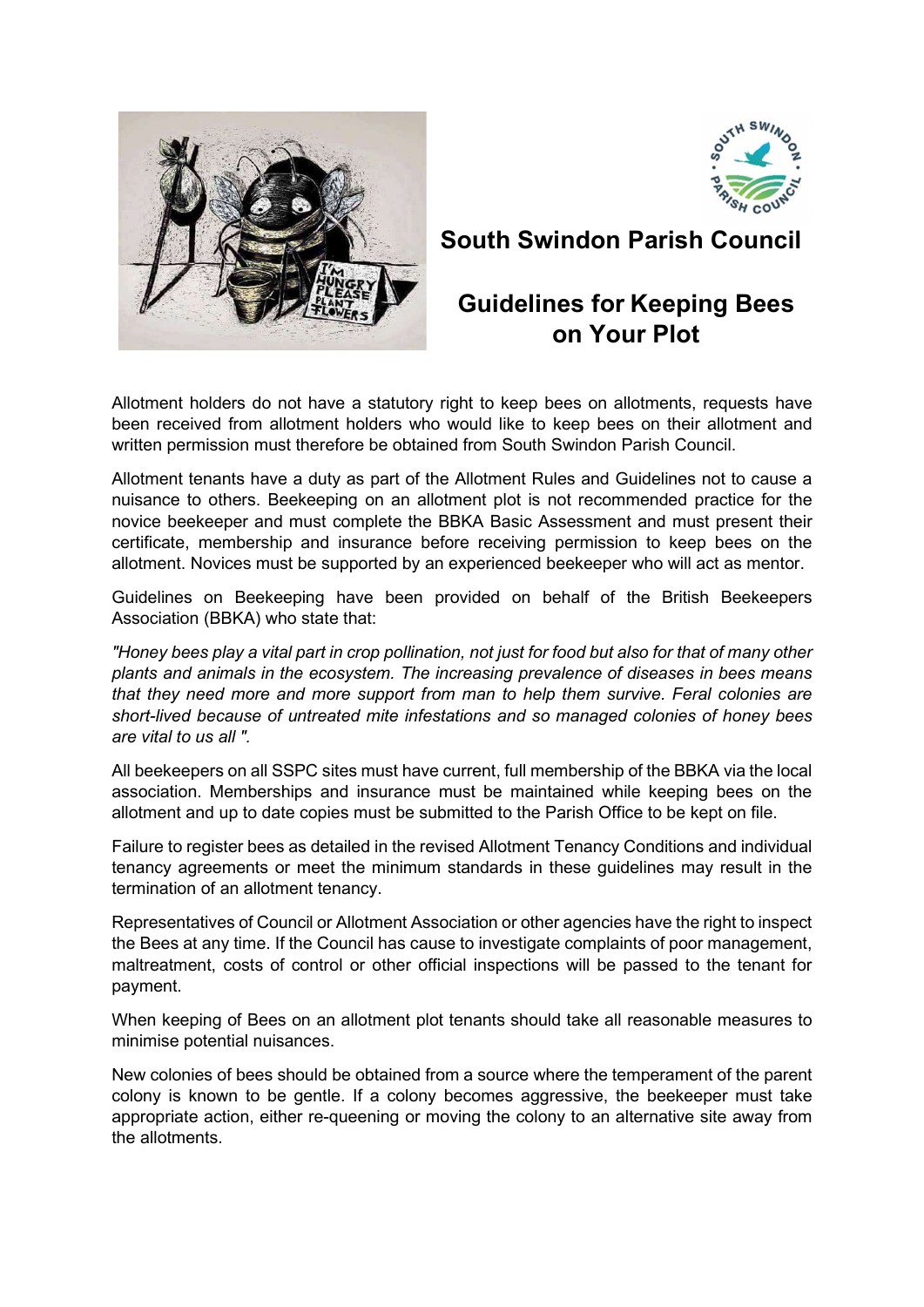All colonies on SSPC allotment sites must maintain their colonies in good state – carrying out regular inspections, practising swarm control and disease prevention and management (e.g. regular treatment against varroa). National regulations regarding notifiable diseases (e.g. European and American Foul Brood) apply and the number of hives must be registered with BeeBase:

# www.nationalbeeunit.com/

No more than three active hives are allowed per plot, with the addition of a nucleus hive as and when required. Evidence suggests a maximum of three hives per acre is considered desirable. When considering new requests, the Parish Council will consider of the number and location of existing hives on the allotment site.

All honey bees try to swarm; this is a crucial reproductive activity for any social insect. The Beekeeper should be aware of how to deal with this.

In general, an inspection of each hive is required at least once a week during the 'swarming season', which is roughly April to July in the UK, although an experienced beekeeper will be watching for signs always. You should ensure that your beekeeper is aware of this need and is able to carry it out (for instance, what will he or she do during holidays?). There are several swarm control techniques, which a competent beekeeper will be aware of.

When swarming does occur, despite the best efforts of the beekeeper, there is no need for other allotment holders to be concerned. Despite the 'busy-ness' of the bees, the swarm will settle down in an hour or so and can be re-captured if it is safe to do so. Bees are NOT additionally aggressive when they are swarming.

#### Water:

Bees need water, just like any other living creature. They like 'damp things', such as pond margins, as they can drown in deep water. However, once bees have found a source of water that they like, they will continue to use it. Making them change if this is inconvenient may require co-operation of other allotment holders to temporarily cover water or some other intervention. Bees are also attracted to salty water, so the 'sweat of the brow' can also attract them to other people, in extreme conditions.

#### Vandalism:

Tenants are requested to try and ensure that long objects, such as stout poles and ladders are secured. Our experience is that these may be used to push over hives from a safe distance.

Spraying and pesticides: Honey bees are very vulnerable to the effects of pesticides. You should ensure that any applications under your control are made with due consideration of the bees and that other allotment holders are also aware of the correct procedures.

# WELL BEING OF OTHER ALLOTMENT HOLDERS

Beekeepers should be aware of the concerns of other allotment holders and seek to mitigate any concerns.

Beekeepers should be willing to give advice to mitigate these concerns through good practice and courtesy. Information should be provided on site concerning whom to contact in an emergency and general advice on treating stings as follows: